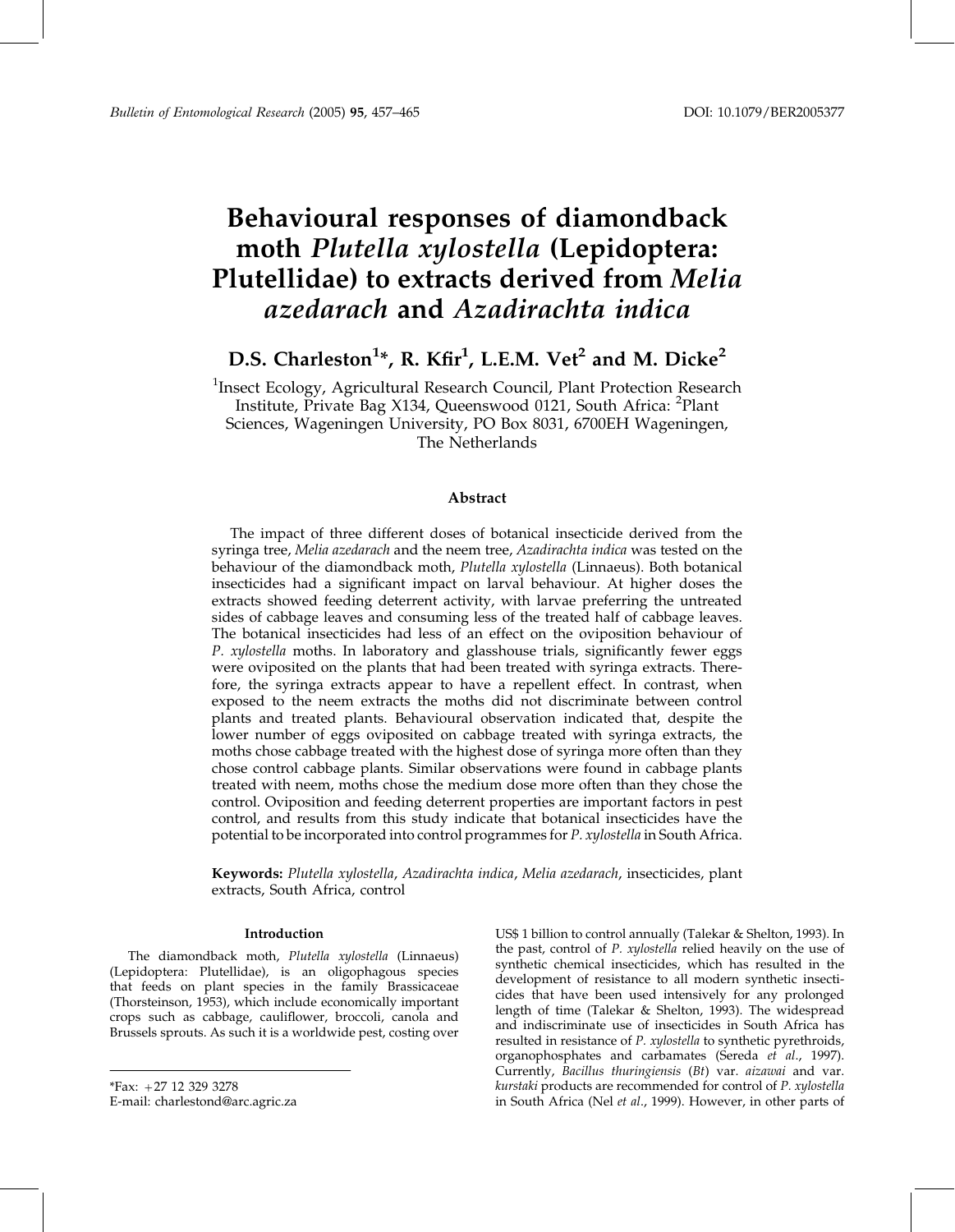the world P. xylostella has already developed resistance to Bt products (Tabashnik, 1994). Therefore the development of alternative control methods is essential if this pest is to be managed successfully.

Plants are a virtually inexhaustible source of structurally diverse biologically active substances, and approximately 1800 plants have been reported to possess insecticidal properties (Grainge et al., 1984). The complex combination of behavioural and physiological actions contained in these plant compounds makes it difficult for insects to evolve resistance to them (Rice, 1993). Insecticides of plant origin have been in use for a long time. The plant families Asteraceae, Fabaceae, Euphorbiaceae and Meliaceae contain most of the insecticidal plant species (Morallo-Rejesus, 1986; Schmutterer, 1995). Products from the neem tree, Azadirachta indica Juss. (Meliaceae), and the closely related syringa tree, Melia azedarach L. (Meliaceae), have been found to be extremely effective against insect pests (Schmutterer, 1995), and it has been shown that P. xylostella was unable to evolve resistance to A. indica even after 40–60 generations of exposure to extracts from this tree (Völlinger, 1995).

Botanical insecticides have particular importance to developing countries as they can be made using local tools and trees. In South Africa approximately 80% of the smallscale rural farmers that have access to water are growing cabbage as a subsistence and cash crop. The neem tree is widely distributed in Asia, Africa, the Americas, Australia and the South Pacific islands (Schmutterer, 1995), but it is not found in South Africa. However, the closely related syringa tree is an invasive plant, and therefore commonly found throughout the country.

Botanical insecticides can influence the behaviour and development of the herbivorous insects that search for or use the plant for their reproduction. Host specificity in oligophagous herbivore insects is due to gravid females showing discrimination in their choice of plant on which to oviposit, and the larvae only accepting the leaves of a few closely related species of plants as food (Thorsteinson, 1953). Brassica plants contain glucosinolates, which provide chemical defence against generalist herbivore attack (Fahey et al., 2001), although specialists such as P. xylostella, Pieris spp. (Lepidoptera: Pieridae) and Phyllotreta cruciferae (Goeze) (Coleoptera: Chrysomelidae) use these glucosinolates as feeding and oviposition stimulants (Thorsteinson, 1953; Siemens & Mitchell-Olds, 1996; Fahey et al., 2001; van Loon et al., 2002). However, when botanical insecticides are applied to brassicas, they have been shown to alter the feeding and oviposition preferences of these specialists (Dover, 1985; Tabashnik, 1985; Javer et al., 1987; Hough-Goldstein & Hahn, 1992; Schoonhoven & Luo, 1994). In a previous study we reported that treatment of cabbage plants with a neem formulation or with aqueous leaf extracts from the syringa tree severely disrupted the life history (i.e. survival, development and fecundity) of P. xylostella (Charleston, 2004). In the present study we examine the impact of these botanical insecticides on the feeding and oviposition behaviour of P. xylostella.

# Materials and methods

### Plant extracts

Melia azedarach (hereafter referred to as syringa) leaves were collected from Rietondale in Pretoria, South Africa

( $28^{\circ}15'$ S;  $25^{\circ}44'$ E). The leaves were collected from trees at a height of about 1.5–3.5 m at the beginning of the spring flush in September 1999 and placed in a glasshouse  $(30 \pm 5^{\circ}C)$  to dry; after which they were crushed into a fine powder and stored in an airtight container until use. Three different doses of the extract were prepared by using different weights of leaf powder, 1 g (low), 3 g (medium) and 5 g (high). Each extract was made with 100 ml of distilled water. The water was heated to  $48^{\circ}$ C, and the leaf powder was added to the water and shaken for approximately 1 min. The extract was left in a refrigerator  $(t+4)$ °C) overnight. The following morning the extract was filtered using  $Adv$ antec $^{\circledR}$ filter paper no. 2. Three drops of liquid detergent were added to the final extract to act as a surfactant, without which the extract runs off the surface of the leaf.

A commercial formulation of Azadirachta indica, Neemix  $4.5^{\circledR}$  (hereafter referred to as neem), was provided by Thermo Trilogy Corporation, Columbia, USA. Three different doses were prepared: 10.7 µl (low), 16 µl (medium) and  $32 \mu l$  (high) per  $100 \text{ ml}$  of distilled water. Three drops of liquid detergent was also added to these extracts.

The control treatment consisted of 100 ml of distilled water mixed with three drops of liquid detergent.

# Experimental plants and insects

Cabbage plants, Brassica oleracea var. capitata L. (Brassicaceae), were bought as seedlings and planted in black plastic bags in a glasshouse (30  $\pm$  5°C), within a tent-like construction made from fine netting (mesh size < 1 mm) to protect the plants from insect damage. The plants were fertilized when planted, and regularly watered.

Plutella xylostella were from a laboratory culture started in 1993. The laboratory culture was maintained on canola seedlings, Brassica napus L. (Brassicaceae). Twenty-four hours prior to the experiments first instar larvae were removed from the canola and placed on cabbage.

Insect rearing and all experiments were maintained in a controlled environment (24  $\pm$  2°C; 65% r.h., L16:D8).

#### Larval choice

Entire cabbage leaves of approximately the same size  $(+ 6$  cm diameter) and the same age  $(+$  five weeks after transplant) were used. One half of the leaf (using the main vein as a reference) was treated with plant extract or the control 'treatment' and one half was left untreated. The treated half was marked with a felt tip pen, dipped into the treatment and left to dry for approximately 60 min. Seven treatments were used: three doses prepared from syringa, three doses from neem, and one control treatment. The leaf was placed into a Petri dish with a lid (9 cm diameter). Ten leaves were used for each treatment. The treatments were arranged randomly on the laboratory bench. The experiment was repeated six times. One first instar larva was placed in the Petri dish, the dish was sealed with an elastic band and the position of the larva was recorded every hour, for a period of 10 h.

Each time the larva was observed on one half of the leaf it could not be on the other half of the leaf. The data were therefore not independent and were analysed as paired comparisons (Sokal & Rohlf, 1995). Each larva was categorized as having been observed more often on the treated or the control side of the cabbage leaf. Within treatments, a sign test was used to determine differences in the number of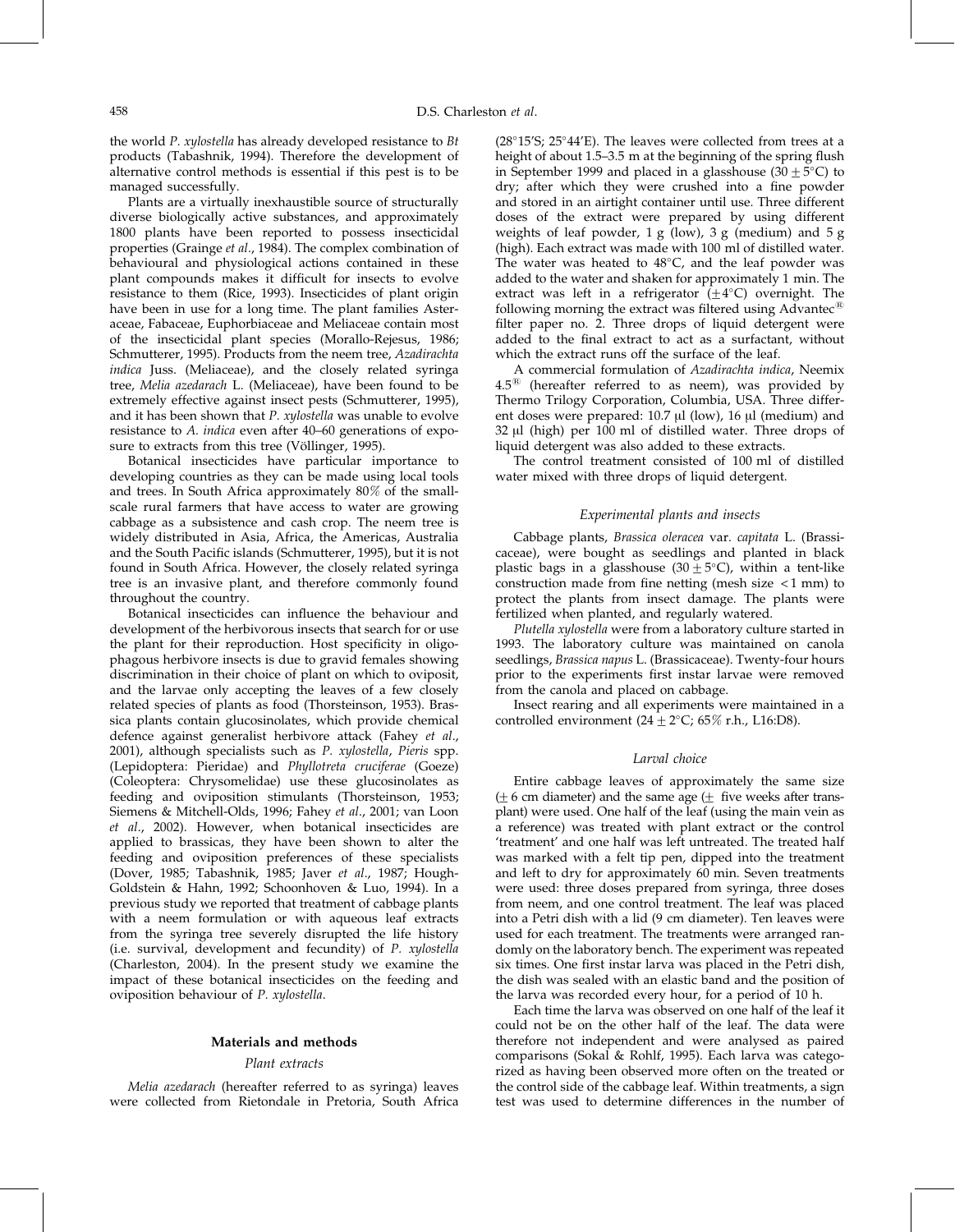times the larva was observed on the treated or untreated side of the leaf (Sokal & Rohlf, 1995).

# Assessment of leaf consumption by P. xylostella larvae

Leaf consumption by the larvae on either side of the leaf was estimated after 72 h. Photocopies were made of the leaves. The photocopies were scanned into the computer at 200 dpi (dots per inch) and the damage was assessed.

Analysis of variance was used to compare the area of the leaf surface that was consumed by the larvae. This experiment was designed as a split plot design, repeated ten times. Treatments were divided between leaves using different concentrations (low, medium and high), while the two sub-plot treatments (treated and untreated) were randomly allocated to one half of the leaf. The assumptions of normality and homogeneity of variances were met. Treatment means were separated using Fisher's protected t-test of least significant differences (LSD) at the 5% level (Snedecor & Cochran, 1980).

### Oviposition choice

Cage trials

Six cages  $(900 \times 450 \times 450$  mm) were used in the experiment to compare the six doses of neem and syringa extracts against a control. Two cabbage plants were placed into each cage on opposite sides. One of the plants was treated with the botanical insecticide, while the other plant was treated with the control. The treatments were applied using a small hand-held spray bottle. The plants were sprayed until run-off (approximately 100 ml per plant) and then left to dry for 60 min before being placed in a cage. The cages were arranged randomly on the laboratory bench.

One gram of fresh pupae  $(\pm 195$  pupae) was collected from the laboratory culture and placed into a separate cage. Approximately 48 h after the first moths had started to emerge, 30 female P. xylostella moths were collected and five moths were placed in each of the six cages for 20 h. The cabbage plants were then removed from the cage and the number of eggs oviposited on each plant was counted. The test was repeated six times. The numbers of eggs were counted separately for the top of the leaves, the bottom of the leaves, the main stem of the plant and the plastic bag that the plant was planted in. The data were analysed as paired comparisons using Wilcoxon's signed-ranks test for two groups (Sokal & Rohlf, 1995).

#### Glasshouse trials

An additional experiment was set up in a glasshouse  $(30 \pm 5^{\circ}C)$  in order to provide *P. xylostella* moths with a larger area for flight and searching. Female moths were given the opportunity to freely choose between all treatments and control plants. Plants were placed in a randomized block design with four plants in each block and four blocks for each treatment. All seven treatments were used in the same experiment, creating a total of 112 plants. The plants were sprayed until run-off (approximately 100 ml per plant) using a medium sized hand-held spray bottle and then left to dry for 60 min. The plants were placed within a tent-like construction  $(5 \times 4 \times 2 \text{ m})$  enclosed with fine nylon netting (mesh size: < 1 mm). Approximately 48 h after emergence 40 mated female moths were released into the tent

and left for 48 h. The number of eggs oviposited on each plant was then counted, counts being taken for the top of the leaves, the bottom of the leaves and the bag in which the cabbage was planted. The experiment was repeated six times.

Data were analysed using the statistical program GenStat (GenStat for Windows, 2000) and analysis of variance (ANOVA). The assumptions of normality and homogeneity of variances were met. Treatment means were separated using Fisher's protected LSD at the 5% level of significance (Snedecor & Cochran, 1980).

# Observation

While the number of eggs oviposited on each plant provides an idea of the choices made by the moths, it is perhaps more accurate to observe the first choice that moths make when they are faced with alternatives. Two plants were placed into a cage  $(900 \times 450 \times 450 \text{ mm})$ . The plants were 450 mm apart. Treatments were applied using a small hand-held spray bottle; one plant was sprayed with 100 ml of the botanical insecticide and one was sprayed with 100 ml of the control. Approximately 48 h after emergence a naïve mated female moth was released between the two plants and observed until she made her first choice. The plants were moved to opposite sides after every fifth observation. New plants were used after 20 observations had been made. A total of 60 female moths were observed for each treatment.

The response of moths to plants that had been damaged by P. xylostella larvae was also investigated. Treatments were applied using a small hand-held spray bottle. Each plant was sprayed with either 100 ml of the treatment or 100 ml of the control and infested with 15 third instar P. xylostella larvae for 24 h. The larvae were then removed and the experiment was carried out as explained above.

Plutella xylostella moth choices between treated and control plants were analysed using binomial probability functions to assess a difference from a 50–50 distribution over the two treatments. Significance indicates preference for one of the two treatments (i.e. treated or control). To investigate whether there were any differences in the responses of the female moths to damaged or undamaged plants a  $R \times C$ Chi-square test was carried out for each botanical insecticide (Sokal & Rohlf, 1995).

#### Results

#### Larval choice

There were significant differences in the larval behaviour of P. xylostella between the control and the different doses of the extract. The larvae were observed more frequently on the untreated side of the leaf if the leaf had been treated with the botanical insecticides (Sign test: P < 0.01) (fig. 1). However, for the control leaf, which had been treated with the distilled water mixed with the liquid detergent, the differences between the frequency of observations of the larvae on either the treated side or the untreated side of the leaf was not significant (Sign test:  $P > 0.1$ ).

#### Leaf consumption by P. xylostella larvae

There were no significant differences between the treatments (ANOVA:  $F_{0.05(6,63)} = 1.58$ ;  $P = 0.167$ ). However, there were significant differences between the amount of leaf surface consumed on the treated and untreated side of the leaf (ANOVA:  $F_{0.05(1,63)} = 45.19$ ;  $P < 0.001$ ). In all cases larvae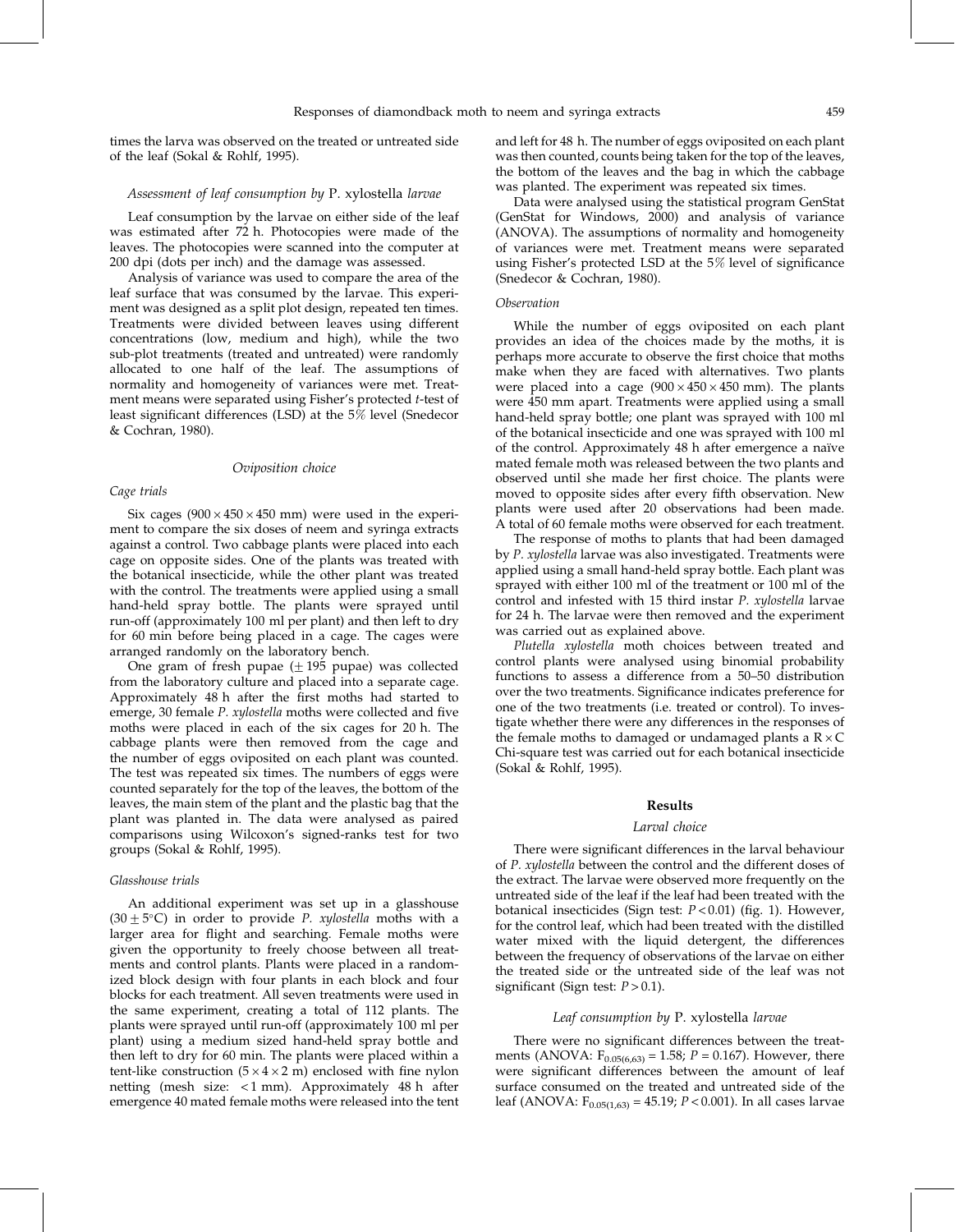

Fig. 1. Mean frequency ( $\pm$ SE) that Plutella xylostella larva was observed on either the treated ( $\square$ ) or untreated ( $\square$ ) half of a cabbage leaf  $(n = 60)$ . One half of the cabbage leaf was treated with the plant extract or the control and the other half was untreated. Low, medium and high doses of syringa (S) or neem (N) extract were used. For information on doses see Materials and methods. \*\* Treatments with significant differences between the frequency of observations on the treated side and the untreated side of the leaf (sign test:  $\alpha$  < 0.01).

consumed less leaf surface on the treated side of the leaf, and these differences were statistically significant for the lowest and highest syringa treatment  $(P < 0.05)$  and all the doses of neem extract  $(P < 0.05)$  (fig. 2).

For larvae feeding on the cabbage leaf treated with the control there were no significant differences between the amount consumed on the treated and untreated sides of the leaf  $(P > 0.05)$  (fig. 2).



Fig. 2. Mean ( $\pm$ SE) leaf surface area eaten by first instar Plutella xylostella during 72 h. One half of a cabbage leaf was treated ( $\square$ ) with the plant extract or the control and the other half was untreated  $(\Box)$ . Low, medium and high doses of syringa (S) or neem (N) extract were used. For information on doses see Materials and methods. \*Treatments with significant differences between the amount eaten on the treated and untreated side of the leaf (ANOVA; plus Fisher's LSD:  $\alpha$  = 0.05).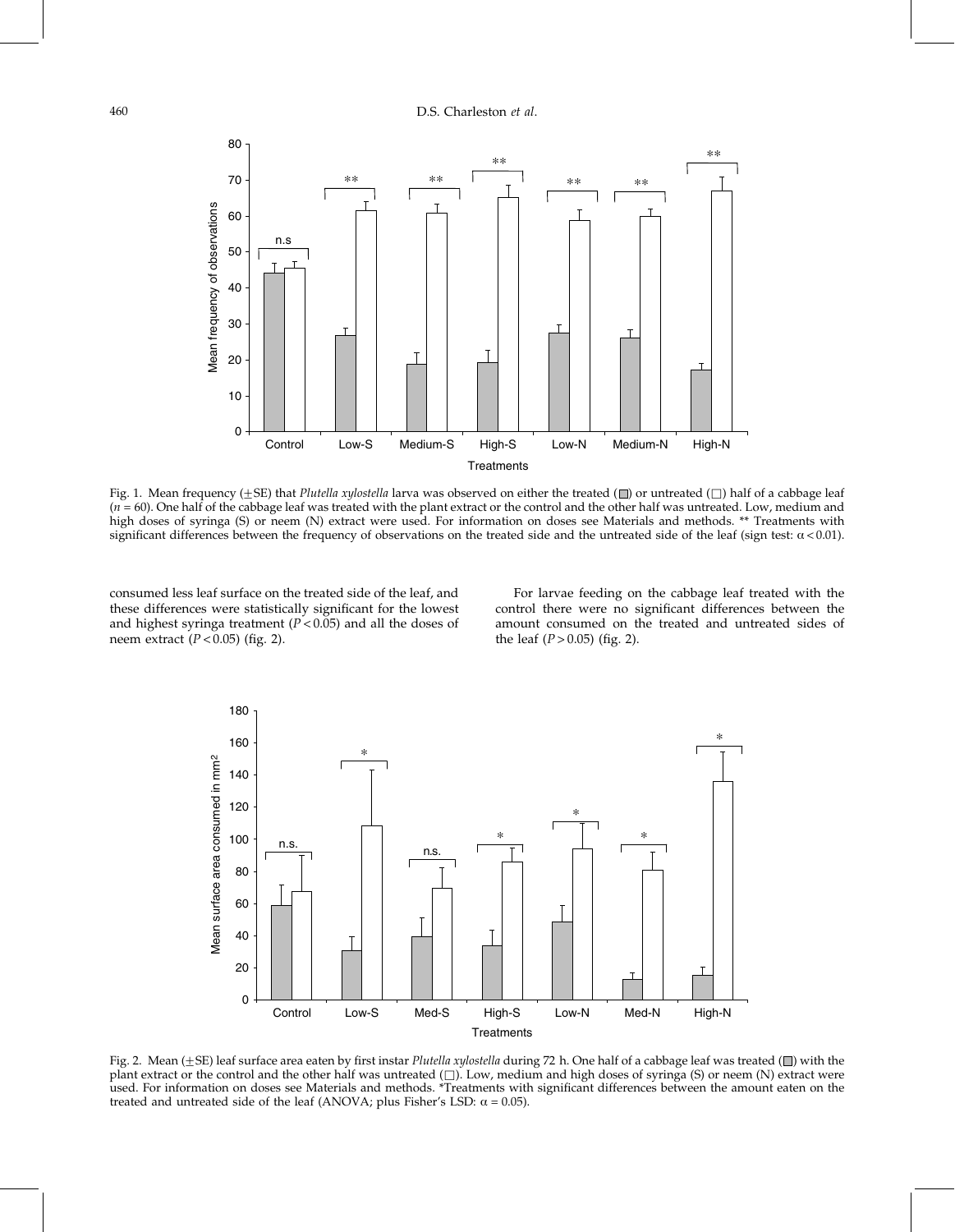

Fig. 3. Mean ( $\pm$ SE) number of eggs oviposited by Plutella xylostella female moths on different parts of cabbage plants ( $\Box$ , top surface of leaf;  $\Box$ , bottom surface of leaf;  $\Box$ , stem of plant;  $\Box$ , bag). Moths were given a choice between plants sprayed with the control (Con) and plants sprayed with the plant extract (Trt). The plants were treated with low, medium and high doses of (a) an aqueous leaf extract from<br>the syringa tree(s) or (b) a neem solution, Neemix 4.5®(N). For information on doses (Wilcoxon's signed-ranks:  $\alpha = 0.05$ ).

#### Oviposition choice

#### Laboratory trials

Syringa. The numbers of eggs oviposited on different parts of the cabbage plant or on the bag that the cabbage was planted in were counted. Most eggs were oviposited on the upper surface of the leaves (fig. 3a). The number of eggs oviposited on the bags was low, but this number increased with

increasing extract concentration. The higher the concentration, the more eggs laid on the bag for both the control plant and the treated plant (fig. 3a). Comparisons were made between the cabbage plant treated with the botanical insecticide and the cabbage plant treated with the control. The only differences found were those between the control cabbage plant and the cabbage plant sprayed with the medium dose of the syringa extract, with significantly more eggs being oviposited on the control plant than on the treated cabbage plant (Wilcoxon's signed-ranks:  $P = 0.05$ )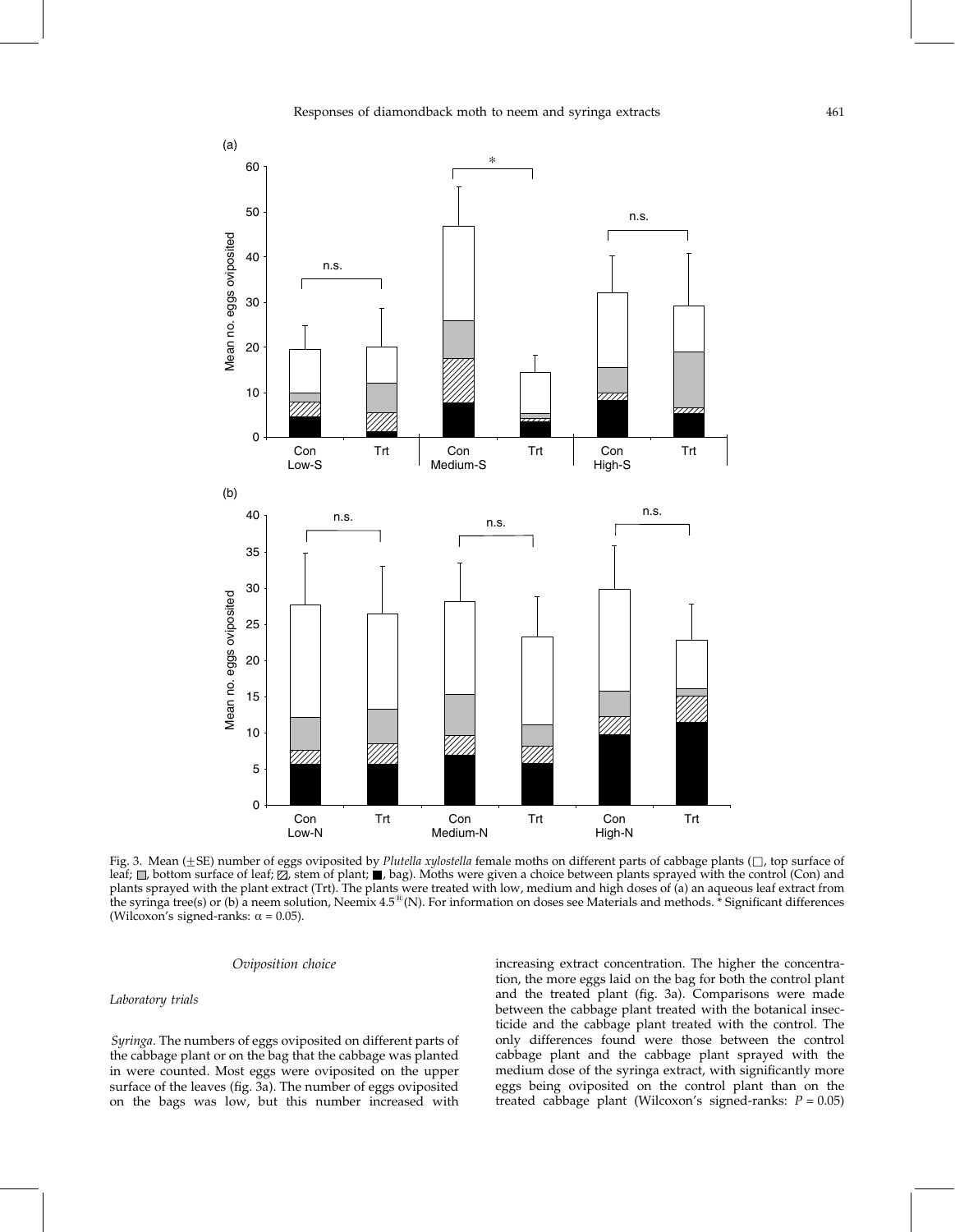

Fig. 4. Mean ( $\pm$ SE) number of eggs oviposited by Plutella xylostella female moths ( $n = 40$ ) on cabbage plants treated with low, medium and high doses of syringa (s) or neem (N) extracts in a glasshouse. For information on doses see Materials and methods. Bars with the same letter are not significantly different (ANOVA; plus Fisher's LSD:  $\alpha$  = 0.05).

(fig. 3a). These differences were found for the number of eggs oviposited on the bottom surface of the cabbage leaves (Wilcoxon's signed ranks:  $P = 0.05$ ) and the stem of the cabbage plant (Wilcoxon's signed ranks:  $P = 0.05$ ) (fig. 3a).

Neem. Although more eggs were oviposited on the control plants than on the plants treated with the extract none of these differences were found to be significant (Wilcoxon's signed ranks:  $P > 0.05$ ) (fig. 3b).

#### Glasshouse trials

There were significant differences between the number of eggs oviposited on different treatments (ANOVA:  $F_{0.05(6,90)} = 15.18; P < 0.001$ ). Significantly fewer eggs were oviposited on the plants treated with the syringa extracts  $(P < 0.05)$  (fig. 4). There were no significant differences between the number of eggs laid on the control plant and the plants treated with the neem formulations  $(P > 0.05)$ .

#### Behaviour

The choices of female P. xylostella moths remained the same irrespective of whether the cabbage plants were damaged by P. xylostella larvae or undamaged  $(\chi^2 \text{ syringa: } = 1.01; \text{ df} = 5; P = 0.96; \chi^2 \text{ neem: } = 4.7; \text{ df} = 5;$  $P = 0.45$ ) (fig. 5).

On undamaged plants, the number of times that the female moths chose the treated plant first compared to the control plant was found to be significantly different for the highest dose of syringa ( $P = 0.029$ ), and the medium dose of neem  $(P = 0.007)$ , whereby significantly more moths preferred to fly to the treated plant than the control plant

(fig. 5a). None of the other doses of the two botanical insecticides influenced the first choice of the moth.

On damaged plants significantly more moths chose the cabbage plants treated with the highest syringa concentration over the control plant ( $P = 0.014$ ). The preference of the female moth for the medium neem treatment over the control was not found in the damaged plants (fig. 5b).

#### Discussion

The close association of crucifer specialists, such as P. xylostella, with host plants that contain glucosinolates has developed into a type of dependence on these chemicals (Renwick, 2002). The feeding responses of P. xylostella larvae are strongly stimulated by glucosinolates (Thorsteinson, 1953), with flavonoids further improving feeding preference, leading to the conclusion that  $P.$  xylostella larvae use a combination of feeding stimulants which allows for a high degree of discrimination (van Loon et al., 2002). Results from the present study show that P. xylostella larvae were able to detect the syringa extracts and the neem formulation. At high doses these botanical insecticides had a significant impact on the behaviour of the larvae. Larvae significantly preferred to be on the untreated side of a cabbage leaf if the leaf had been partially treated with botanical insecticides. In addition to this, significantly less leaf material was consumed on the treated side of the cabbage leaf. These botanical insecticides appear to have antifeedant properties.

Botanical insecticides derived from meliaceous plants are known to affect other crucifer specialists. Azadirachtin is the main biologically active compound found in neem-based insecticides, and electrophysiological studies have shown that azadirachtin may act on chemoreceptors (Schoonhoven,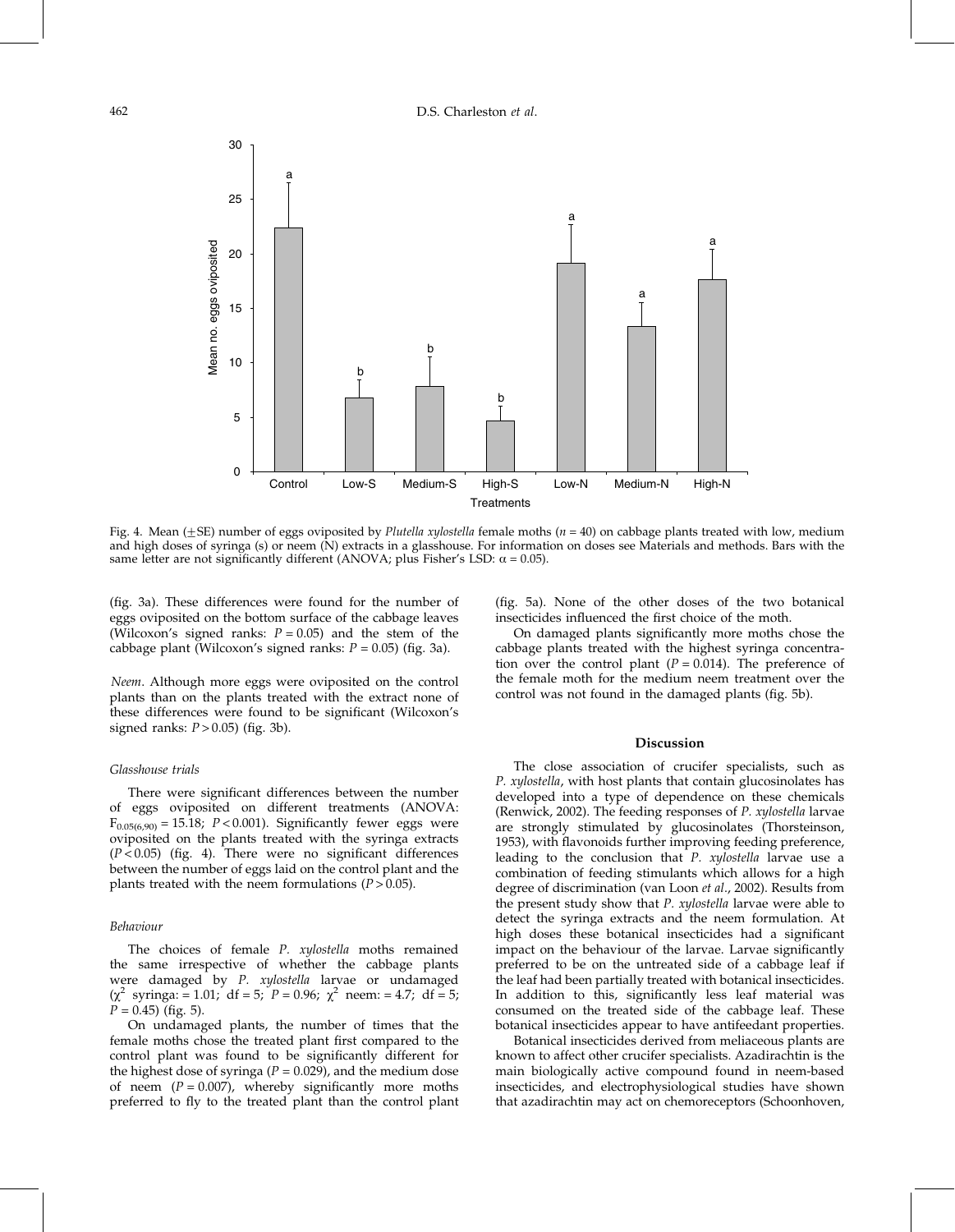Responses of diamondback moth to neem and syringa extracts 463



Fig. 5. First choice of Plutella xylostella moths ( $n = 60$ ) when exposed to (a) undamaged or (b) damaged cabbage plants that have been treated with low, medium or high doses of syringa (S) or neem (N) extracts ( $\square$ , treated;  $\square$ , control). For information on doses see Materials and methods. \*Significantly different treatments (binomial test: P < 0.05).

1982), affecting both gustatory and olfactory responses (Fagoonee, 1980). The deterrent neuron of Pieris brassicae (Linnaeus) has a very low threshold of approximately of  $10^{-7}$  M for azadirachtin, and this low threshold may reflect the potential bioactivity of the compound (Chapman, 2003). The triterpenoid toosendanin, a secondary compound from the tree Melia toosendan Sieb. & Zucc. (Meliaceae), was found to have similar effects, acting as a powerful feeding deterrent to P. brassicae caterpillars, even at concentrations as low as 1 μm (Schoonhoven & Luo, 1994).

Host-plant finding by adult insects in crucifers may depend on the emanation of plant volatiles, and plant acceptance may depend on glucosinolates that are perceived upon contact with the plant (Renwick, 2002). For example, stimulatory and deterrent information perceived by tarsal

chemoreceptors have been shown to be employed by Pieris butterflies (van Loon, 1996). Ovipositing Pieris butterflies depend on glucosinolates on the leaf surface to recognize suitable sites for their progeny to feed (Renwick et al., 1992; van Loon et al., 1992), although some crucifer genera also contain cardenolides that are potent oviposition deterrents to Pieris butterflies (van Loon & Schoonhoven, 1999). Previous work on P. xylostella has strongly suggested that host plant recognition for oviposition by this insect is also dependent on glucosinolates (Reed et al., 1989). However, a number of plant extracts have been shown to reduce oviposition by P. xylostella, for example aqueous extracts from tansy, Tanacetum vulgare L. (Hough-Goldstein & Hahn, 1992), alcoholic extracts of hyssop, rosemary, sage, thyme and white clover as well as essential oils from sage and thyme (Dover, 1985),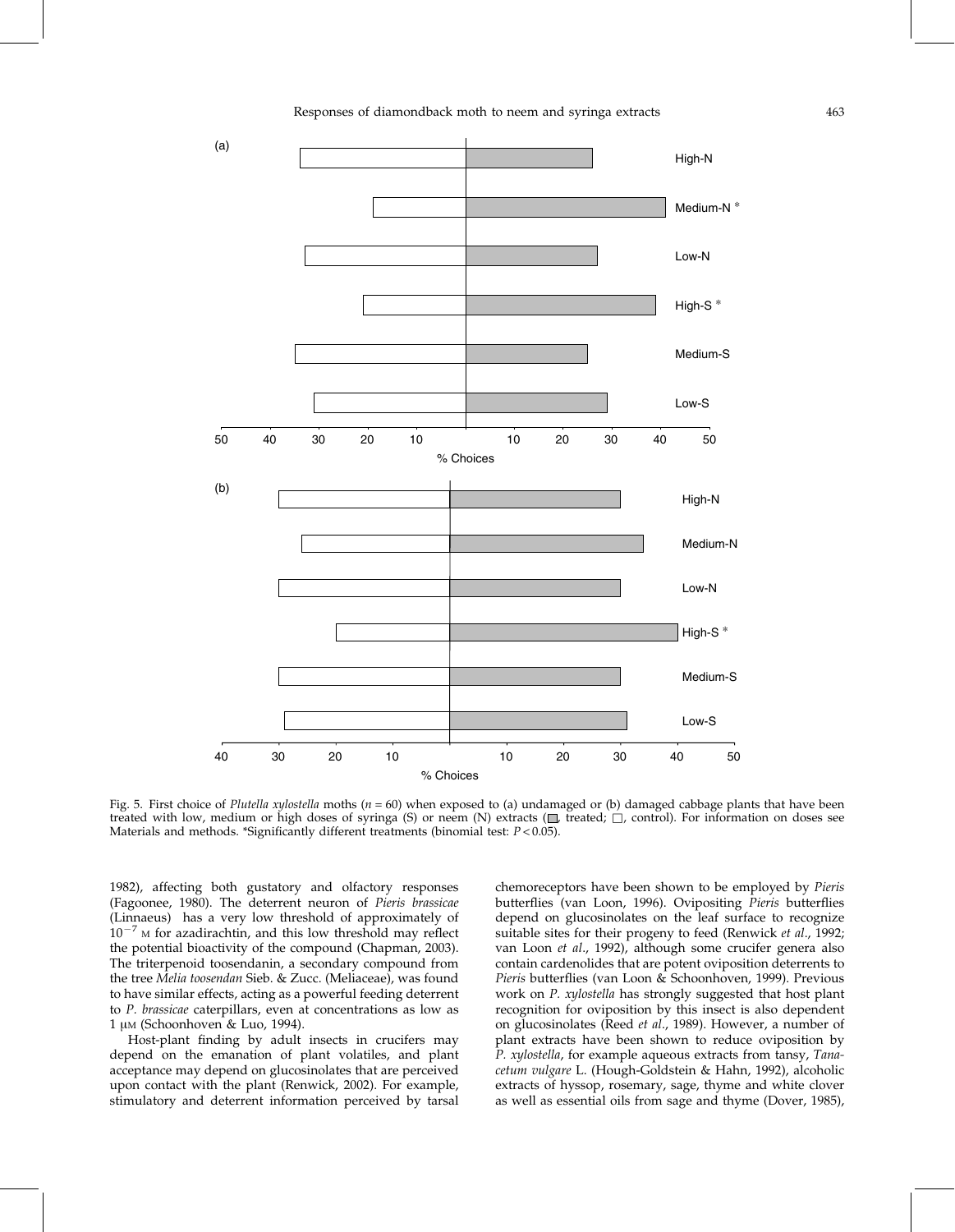and secondary plant compounds such as coumarin and rutin (Tabashnik, 1985). Ethanolic fruit extracts from the syringa tree have also been shown to have a deterrent effect on oviposition by P. xylostella (Chen et al., 1996). The aqueous leaf extracts from the syringa tree used in our study also acted as an oviposition deterrent to P. xylostella, with fewer eggs being oviposited on cabbage plants treated with the syringa extract. Results from this study suggest that the effects of oviposition stimuli in host plants are partially reduced by the syringa extract.

Neem has been demonstrated to reduce oviposition in a number of different insect species, including the dried-fruit beetle, Carpophilus hemipterus (Linnaeus) (Coleoptera: Nitidulidae), the brown plant hopper, Nilaparvata lugens (Stål) (Hemiptera: Delphacidae), and the melon fly, Dacus curcurbitae Coquillett (Diptera: Tephritidae) (Jacobsen et al., 1978; Saxena et al., 1981; Singh & Srivastava, 1983). However, the oviposition response of P. xylostella to crucifers treated with neem extracts and formulations has been mixed. Chandramohan & Nanjan (1992) found that a neem oil product reduced oviposition, but Klemm & Schmutterer (1993) found a clear oviposition preference by P. xylostella for neem-treated cabbage. In yet another trial the number of eggs oviposited by P. xylostella on cabbage leaves treated with three different neem-based insecticides was not significantly different from the number of eggs oviposited on cabbages treated with water (Liang et al., 2003). The present study supports the results from Liang et al. (2003), since P. xylostella did not show major differential oviposition on cabbage plants treated with neem compared to control cabbage plants.

The spread of insect pests is strongly influenced by the female's choice of plant parts for oviposition and other oviposition characteristics. Therefore oviposition deterrence may be of importance to insect pest management by protecting plants from insects before any feeding damage occurs. However, if females still oviposit on low quality plants, then reduced feeding by larval stages reduces damage, which also has positive implications for pest management programmes. The neem formulation used in this study did reduce feeding by P. xylostella larvae, but it did not have a strong effect on oviposition. Neem products are not registered for use in South Africa, and the tree is not found in the country, therefore possibilities of using this botanical insecticide in South Africa are limited. However, results from this study indicate that aqueous leaf extracts from the syringa tree also have significant impacts on the behavioural responses of P. xylostella. Oviposition appears to be deterred, with females ovipositing fewer eggs on plants that had been treated with syringa extracts, and in addition larval feeding is also reduced. Therefore, the syringa extracts used in this study may provide the small-scale rural farmers in South Africa with an alternative pest control strategy.

#### Acknowledgements

This research was carried out through a grant awarded to the first author under the IFS/KNAW Carolina MacGillavry PhD Fellowship programme. Staff of the ARC-PPRI insectary provided the insects used in the experiments. Liesl Morey and Edith van Den Berg from the ARC-Biometry unit provided valuable statistical advice.

# References

- Chandramohan, N. & Nanjan, K. (1992) Effect of plant product spray on the ovipositional behaviour of the diamondback moth, Plutella xylostella (L.). Neem Newsletter 9, 8–9.
- Chapman, R.F. (2003) Contact chemoreception in feeding by phytophagous insects. Annual Review of Entomology 48, 455–484.
- Charleston, D.S. (2004) Integrating biological control and botanical pesticides for management of Plutella xylostella. PhD thesis, Wageningen University, The Netherlands.
- Chen, C.-C., Chang, S.-J., Cheng, L.-L. & Hou, R.F. (1996) Deterrent effect of the chinaberry extract on oviposition of the diamondback moth, Plutella xylostella (L.) (Lep., Yponomeutidae). Journal of Applied Entomology 120, 165–169.
- Dover, J.W. (1985) The responses of some Lepidoptera to labiate herb and white clover extracts. Entomologia Experimentalis et Applicata 39, 177–182.
- Fagoonee, I. (1980) The life cycle, bionomics and control of the cabbage webworm Crocidolomia binotalis Zell. (Lepidoptera, Pyralidae). Revue Agricole et Sucriere de l'Ile Maurice 59, 57–62.
- Fahey, J.W., Zalcmann, A.T. & Talalay, P. (2001) The chemical diversity and distribution of glucosinolates and isothiocyanates among plants. Phytochemistry 56, 5–51.
- GenStat for windows (2000) Release 4.2. 5th edn. VSN International Ltd, Oxford.
- Grainge, M., Ahmed, S., Mitchell, W.C. & Hylin, J.W. (1984) Plant species reportedly possessing pest-control properties – a database. Resource Systems Institute, East-West Centre, Honolulu, Hawaii.
- Hough-Goldstein, J. & Hahn, S.P. (1992) Antifeedant and oviposition deterrent activity of an aqueous extract of Tanacetum vulgare L. on two cabbage pests. Environmental Entomology 21, 837–844.
- Jacobson, M., Reed, D.K., Crystal, M.M., Morneo, D.S. & Soderstrom, E.L. (1978) Chemistry and biological activity of insect feeding deterrents from certain weeds and crop plants. Entomologia Experimentalis et Applicata 24, 448–457.
- Javer, A., Wynee, A.D., Borden, J.H. & Judd, G.J.R. (1987) Pine oil: an oviposition deterrent for the onion maggot, Delia antiqua (Meigen) (Diptera: Anthomyiidae). Canadian Entomologist 119, 605–609.
- Klemm, U. & Schmutterer, H. (1993) Effects of neem preparations on Plutella xylostella L. and its natural enemies of the genus Trichogramma. Zeitschrift für Pflanzenkrankheiten und Pflanzenschutz 100, 113–128.
- Liang, G.M., Chen, W. & Liu, T.X. (2003) Effects of three neembased insecticides on diamondback moth (Lepidoptera: Plutellidae). Crop Protection 22, 333–340.
- Morallo-Rejesus, B. (1986) Botanical insecticides against the diamondback moth. pp. 241–255 in Diamondback moth management. Taiwan, 11–15 March, 1985. Asian Vegetable Research and Development Centre, Shanhua, Taiwan.
- Nel, A., Krause, M., Ramautar, N. & van Zyl, K. (1999) A guide for the control of plant pests. National Department of Agriculture, Republic of South Africa.
- Reed, D.W., Pivnick, K.A. & Underhill, E.W. (1989) Identification of chemical oviposition for the diamondback moth, Plutella xylostella, present in three species of Brassicaceae. Entomologia Experimentalis et Applicata 53, 277–286.
- Renwick, J.A.A. (2002) The chemical world of crucivores: lures, treats and traps. Entomologia Experimentalis et Applicata 104, 35–42.